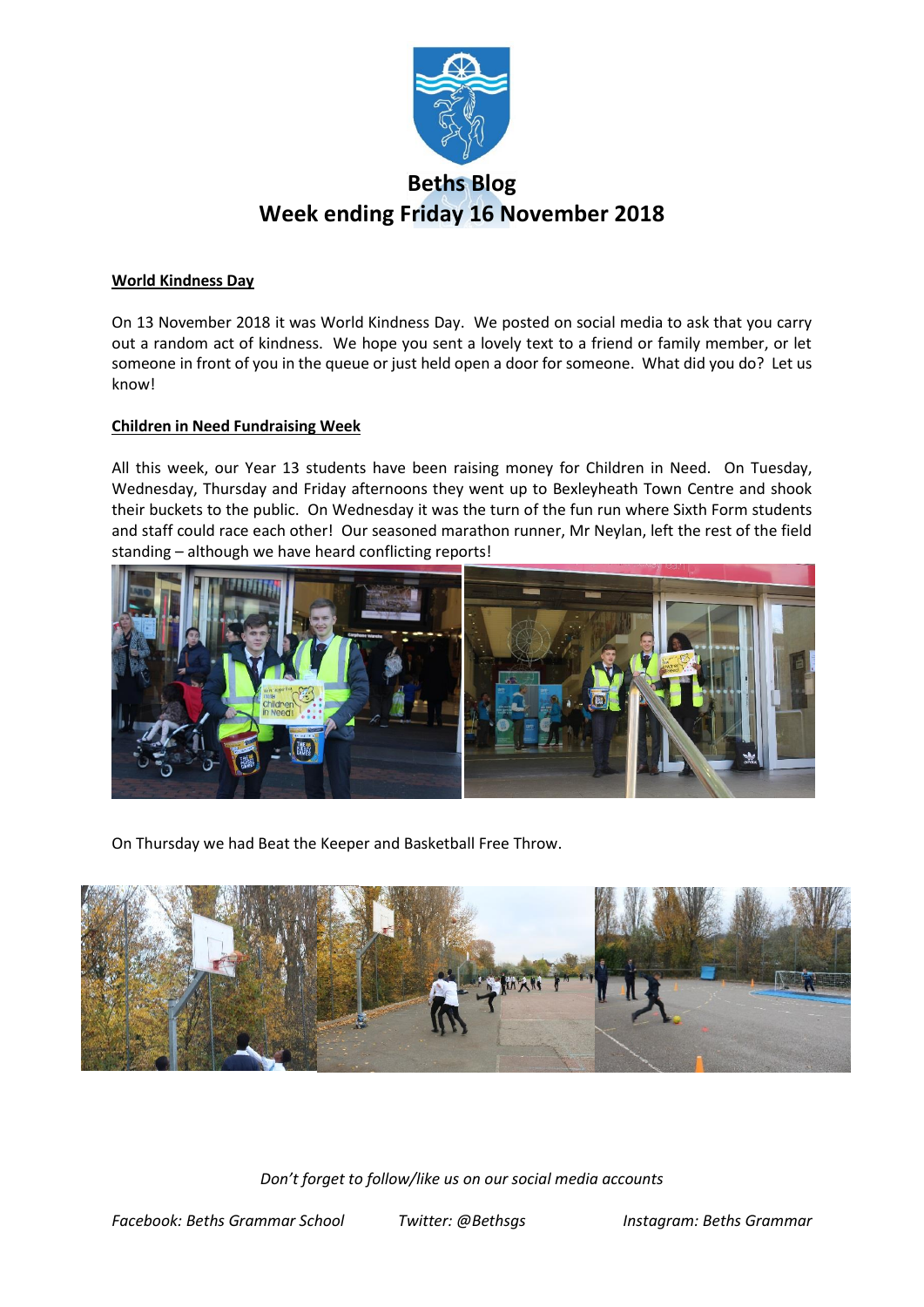On Friday students and staff were asked to 'Wear Something Red'. Lots of people got involved. We also had a bake sale during break and lunch time.

A huge thank you to all the Year 13 students who organised these events – they were all very successful! Students have raised, over the course of the week, an amazing grand total of £1504.70!!



# **Sixth Form Open Evening for Internal Students**

Another busy open evening event here, with the majority of our Year 11 students turning up to hear all about the nearly 40 subjects that we are able to offer them at A Level. Hopefully, all those that attended found the evening really helpful and that, with the help of the sample Taster Sessions which many of the new subjects on offer at A Level are running, students will have a really good idea of what subjects they will find of interest in September. Taster Sessions can be booked on our website: [https://www.beths.bexley.sch.uk/page/?title=Taster+Sessions+for+Current+Students&pid=196.](https://www.beths.bexley.sch.uk/page/?title=Taster+Sessions+for+Current+Students&pid=196)

#### **Year 11 Skills Day**

On Tuesday EBP Kent came in to school to set up a Skills Day for all our Year 11 students. Students were able to talk to companies about interview techniques to enable them to think more about what their future will hold.

One of the companies who came, Moat Homes, mentioned the event on social media: *'Fantastic day yesterday at Beths Grammar interviewing Year 11 students to give them a flavour of a job interview. The students there were truly inspiring, with huge ambition for their future! I highly recommend getting involved, it's so motivating to give back and support our leaders of the future'*

#### **Senior Mathematics Challenge**

The results are in for the first round of the Senior Mathematics Challenge. We are delighted to announce that six of the participants have made it through to the second round. To all the students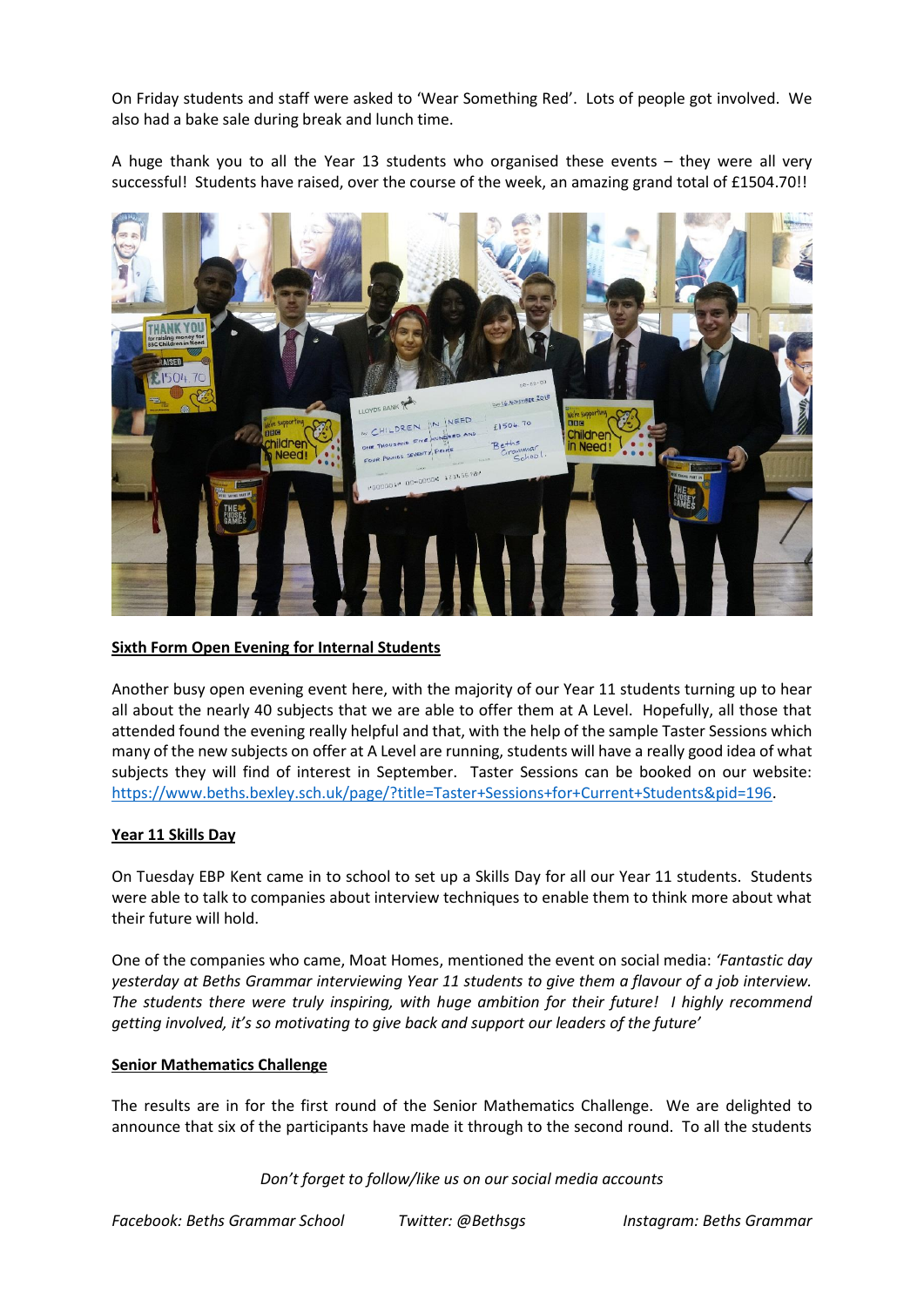that took part in the challenge we would like to say a massive well done! Further details about the next step of the challenge will be posted on social media and the website shortly.

# **PA Quiz Night**

Good luck to all who are attending the Quiz night this Saturday!

# **Sport**

## **FIXTURES**

| <b>FOOTBALL</b>       |            |                                     |      |  |  |  |  |  |
|-----------------------|------------|-------------------------------------|------|--|--|--|--|--|
| N Kent                | 20.11.2018 | U14 v St Columbas                   | Away |  |  |  |  |  |
| League                | 21.11.2018 | 1 <sup>st</sup> XI v Charles Dawrin | Away |  |  |  |  |  |
|                       | 21.11.2018 | 1 <sup>st</sup> XI v Bexley GS      | Away |  |  |  |  |  |
| <b>RUGBY</b>          |            |                                     |      |  |  |  |  |  |
| Friendly              | 24.11.2018 | U15 v Robert clark                  | Away |  |  |  |  |  |
| <b>BASKETBALL</b>     |            |                                     |      |  |  |  |  |  |
| <b>Bexley Schools</b> | 22.11.2018 | $U14 - 3$ way game at Trinity       | Away |  |  |  |  |  |
| National              | 19.11.2018 | U16 v Haberdashers Bromley          | Away |  |  |  |  |  |
|                       | 22.11.2018 | U16 v Canterbury                    | Home |  |  |  |  |  |
| Kent                  | 21.11.2018 | Year 12 v King Henry                | Home |  |  |  |  |  |

#### **RESULTS**

| <b>FOOTBALL</b> |            |                                |      |                             |  |  |  |  |
|-----------------|------------|--------------------------------|------|-----------------------------|--|--|--|--|
| Kent            | 09.11.2018 | U16 v Dover GS                 | Home | 4-1 Home                    |  |  |  |  |
|                 | 13.11.2018 | U12 v Hayes                    | Home | 3-0 Home                    |  |  |  |  |
|                 | 14.11.2018 | $1ST$ XI v Queen Elizabeth     | Home | QE Forfeited - Beths<br>Won |  |  |  |  |
|                 | 14.11.2018 | 2 <sup>nd</sup> XI v Maidstone | Home | $1-2$ Lost                  |  |  |  |  |
| <b>ESFA</b>     | 09.11.2018 | U14 v Riddlesdown              | Away | $2-0$ Won                   |  |  |  |  |
|                 | 13.11.2018 | U15 v Queens                   | Away | 3-2 Lost                    |  |  |  |  |
|                 | 15.11.2018 | U14 v St Aloysius              | Away | $1-0$ Won                   |  |  |  |  |
|                 | 16.11.2018 | U15 v WGSB                     | Home | <b>Result Next Week</b>     |  |  |  |  |
| N Kent          | 13.11.2018 | U14 v King Henry Erith         | Away | $4-2$ Won                   |  |  |  |  |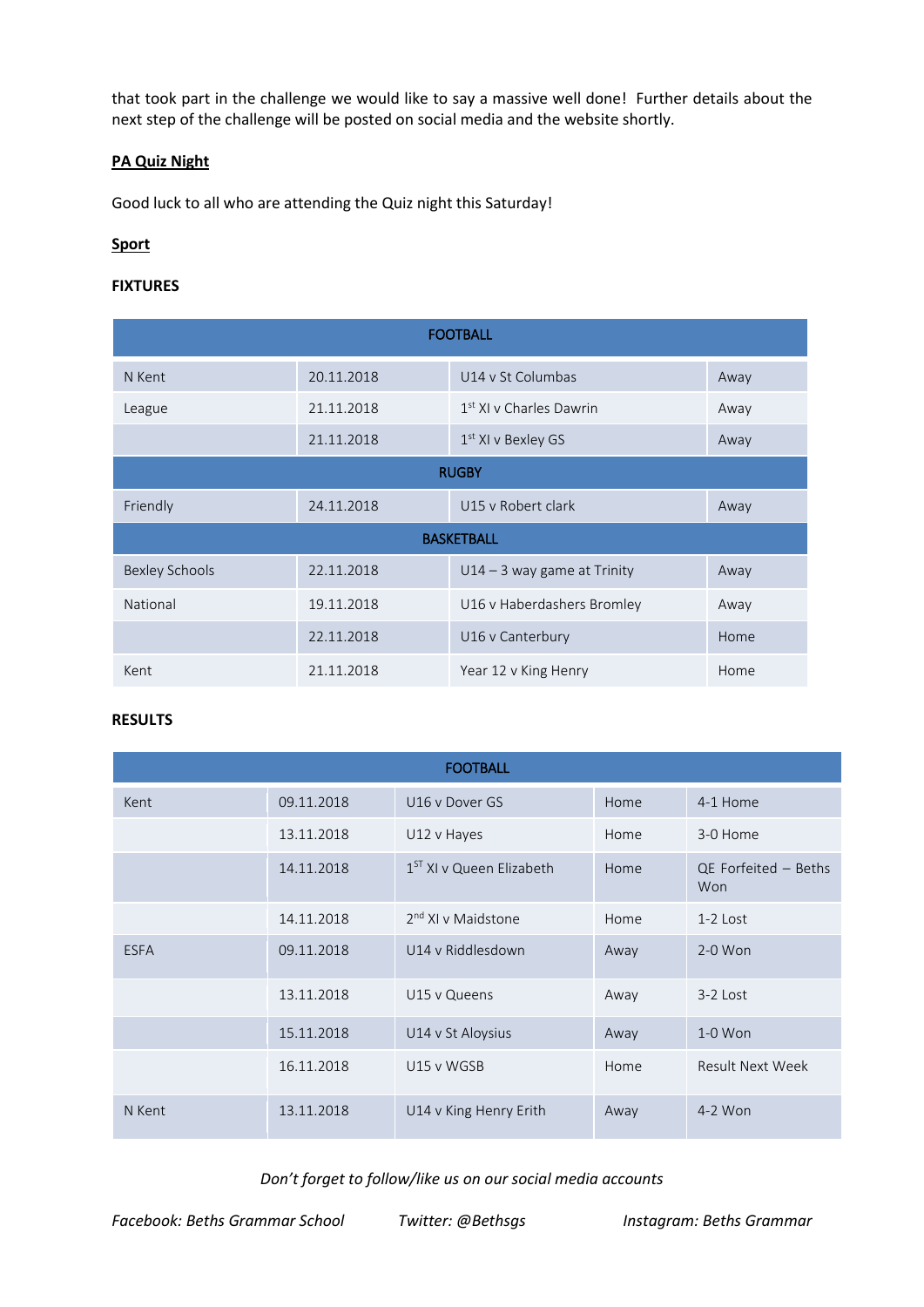| <b>RUGBY</b>          |            |                              |      |      |                         |            |  |  |  |
|-----------------------|------------|------------------------------|------|------|-------------------------|------------|--|--|--|
| Natwest Bowl          | 15.11.2018 | U15 v Judd                   | Home |      | 0-31 Lost               |            |  |  |  |
| Friendly              | 10.11.2018 | U12 v WGSB                   | Home |      | 10-25 Lost              |            |  |  |  |
|                       | 10.11.2018 | U13 v WGSB                   | Home |      | 10-45 Lost              |            |  |  |  |
|                       | 17.11.2018 | U12A v Robert Clack          | Home |      | <b>Result Next Week</b> |            |  |  |  |
|                       |            | U12B v Robert Clack          | Home |      | <b>Result Next Week</b> |            |  |  |  |
|                       |            | U14 v Robert Clack           | Home |      | <b>Result Next Week</b> |            |  |  |  |
|                       |            | U13 v Robert Clack           | Away |      | <b>Result Next Week</b> |            |  |  |  |
| <b>BASKETBALL</b>     |            |                              |      |      |                         |            |  |  |  |
| Kent                  | 09.11.2018 | Year 12 v Northfleet<br>Home |      |      | 44-48 Lost              |            |  |  |  |
| National              | 14.11.2018 | U19 v Worthing               | Home |      |                         | 69-46 Won  |  |  |  |
| <b>Bexley Schools</b> | 15.11.2018 | U13 at Harris                |      | Away |                         | <b>TBA</b> |  |  |  |

# *Coming up*

## **Sixth Form Opening Evening for External Students Only**

Next Thursday 22 November it's the turn of the external student open event for Sixth Form. We hope to see plenty of new faces.

#### **Well-Being Week**

We will be holding a Well-Being Week from the 3 until 7 December. Look out for more details about the week that will be coming out to you shortly.

#### **Christmas Afternoon Tea**

On Monday 17 December we will be holding a special afternoon tea within the school for retired and semi-retired members of the community. They will receive festive food, hot drinks and plenty of entertainment. This will cost just £2.00 per head and will be held between 2pm and 3.15pm. If you would like to reserve a place, please let us know by emailing [admin@beths.bexley.sch.uk](mailto:admin@beths.bexley.sch.uk) or call us on 01322 556 538 by Monday 10 December. We look forward to seeing lots of you here!

#### **Christmas Concert**

This will be held on Tuesday 4 December 2018. Further details will be posted shortly!

# **Beths Bullying Policy**

Please could we ask that all parents take a look at our bullying policy on our website. Please email Mr O'Regan directly on [mroregan@beths.bexley.sch.uk](mailto:mroregan@beths.bexley.sch.uk) and provide him with any feedback.